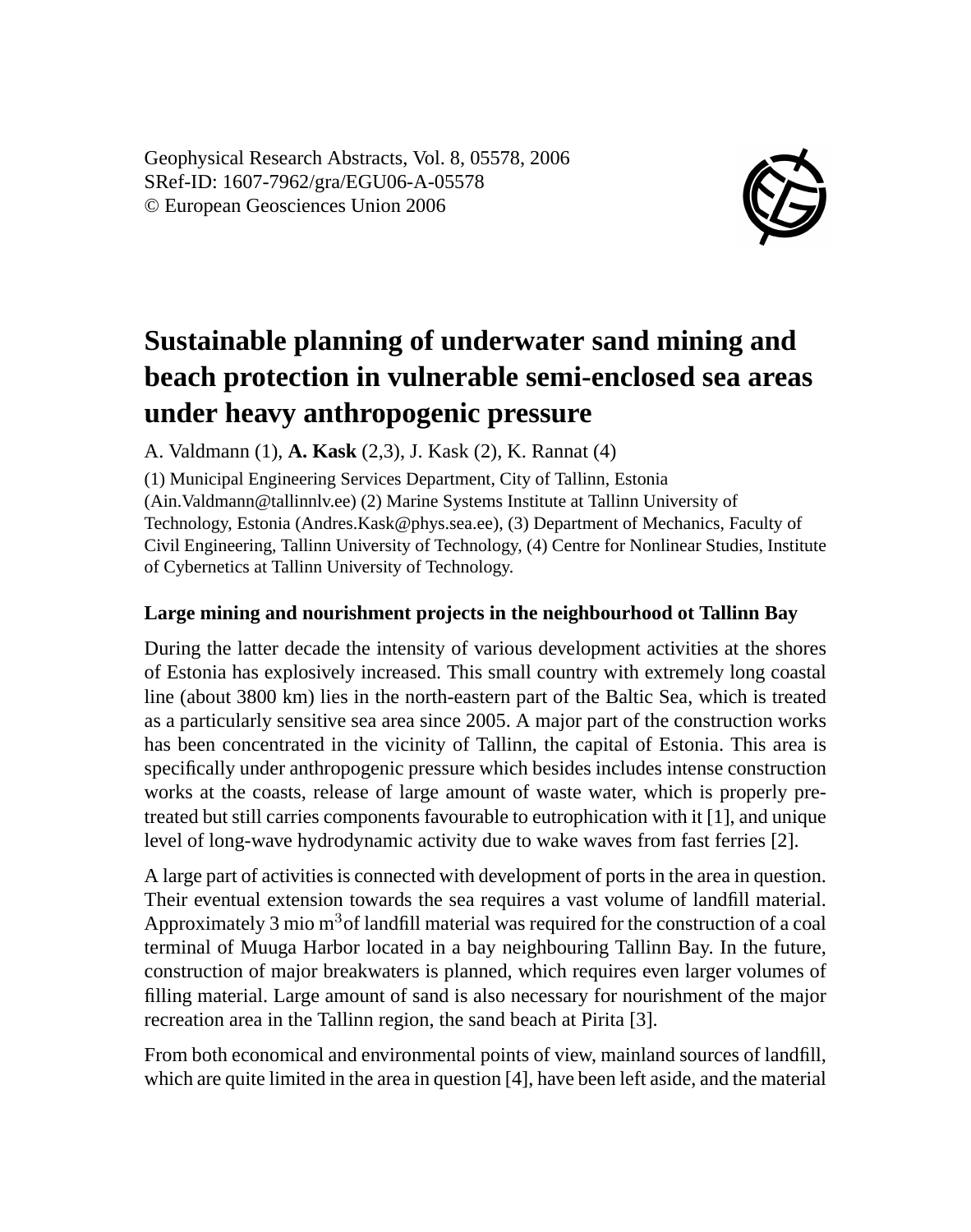has been, and apparently will be, taken from coastal sea areas in the vicinity of Tallinn.

We report the results of several specific studies and precautionary activities, which were undertaken additionally to the standard procedure of environment impact assessment, and were targeted to mitigation of the influence of both underwater mining and beach nourishment to the local ecosystem and the adjacent coasts [5].

## **Studies of potential changes of wave, current and suspended matter transport regime**

Since the mining areas are located relatively close to sensitive beaches, a thorough study of the local wave climate and its potential changes was undertaken [5]. The main concern was that bathymetric changes may change the downwind wave regime and cause enhanced coastal erosion [6]. The use of a fast method for assessment of wave properties specifically developed for semi-enclosed sea areas [7] allowed making high-resolution wave climate simulations covering a few decades for both the original and after-mining bathymetry within reasonable computing time. For specific patterns of sand removing the wave climate at the coasts located leeward from the mining area will be even milder than the existing one. This occurs due to specific combination of the geometry of the Gulf of Finland and the directional distribution of dominating winds. In certain perspective mining areas the potential influence of long waves from fast ferries has been shown to play a role as well.

Despite of extensive studies of wave regime and its potential alteration, and encouraging results of these, problems arose in the neighbourhood of one of the sand mining areas [8]. A sandy headland underwent substantial erosion after the mining was completed. However, the probable reason of the enhanced erosion was a combination of extremely heavy wave conditions in a storm after the mining [9] and apparent ignoring the requirements formulated in the environment impact assessment [10]. According to reports in daily newspawers, at places several meters of a thicker layer was probably mined and a part of mining was evidently performed in a restricted area [11].

Another major study was performed to understand the consequences of the release of suspended matter into marine environment [5]. Since the models of currents and suspended sediment transport are not perfect yet, forecasting the sedimentation areas of suspended matter (both intermediate and final deposition) is a problematic issue today. The basic hope is that most of the material is fine–grained and therefore it finally it will be deposited in a deeper sea area where the benthic communities are either absent or poorly represented. The intermediate sedimentation may cause certain substantial problems but it apparently has no crucial effect on a long-term balance of benthos in shallow sea. To mitigate the short-term adverse impact of increased (re)sedimentation of suspended matter, underwater mining the mineral resources has been forbidden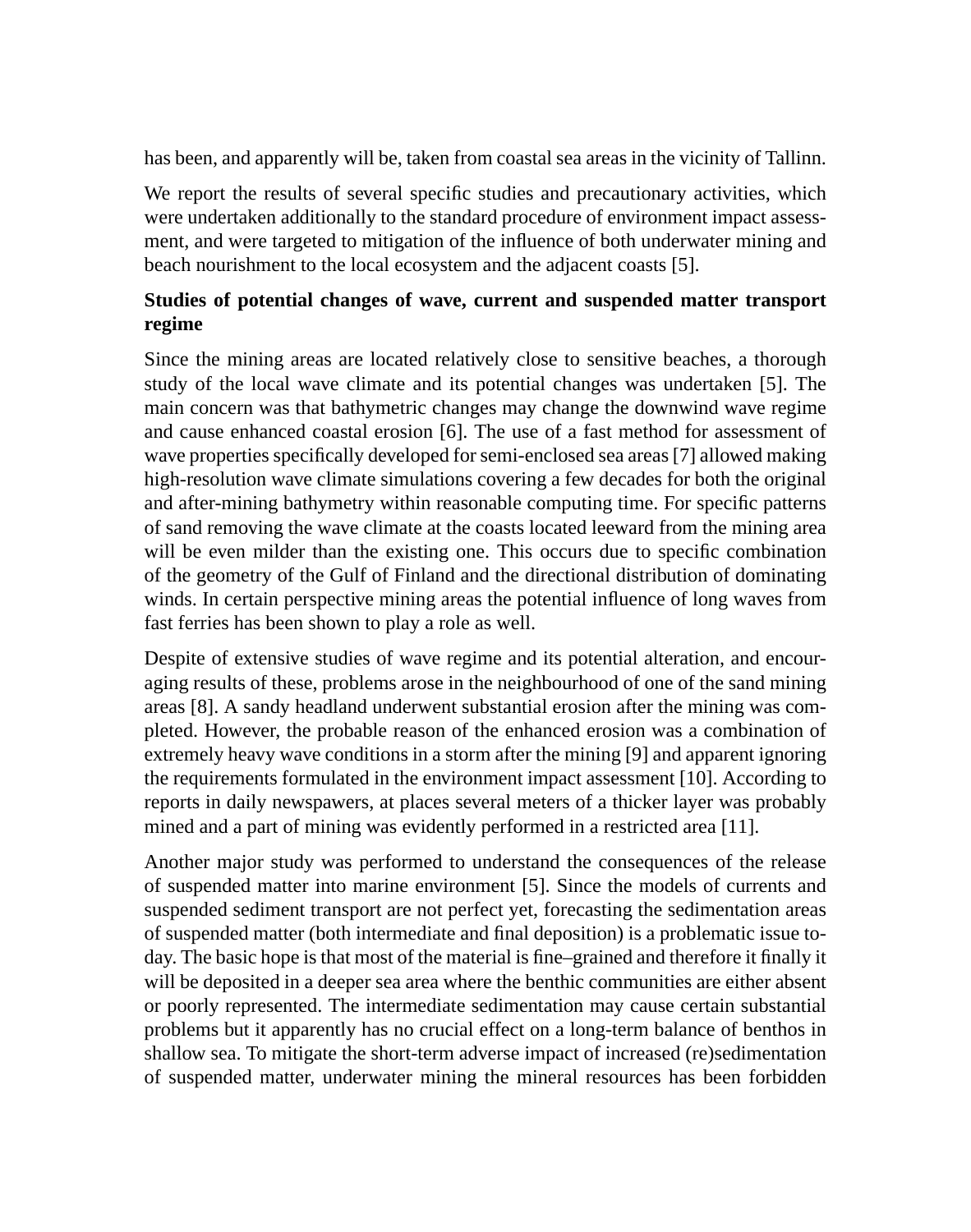during the spawning period of fish [5,11].

#### **Influence of anthropogenic waves on beach nourishment projects**

The presence of long ship wakes creates a specific concern in beach nourishment projects in the vicinity of Tallinn Bay. The dimensions of such a project at Pirita beach as well as sections of coastline with increased seaward and landward sediment transport were identified based on *in situ* measured profiles, numerical estimates of wind wave conditions, and theory of equilibrium beach profiles [3]. The largest impact of wake wash from intense high-speed traffic on the bottom of certain non-tidal areas occurs on considerably larger depths than the impact of storm waves [2]. Although the presence of ship wakes formally does not change the closure depth in inner parts of Tallinn Bay, it still may add a substantial component to near-bottom sediment transport, the amount of which has to be quantified in order to correctly desing the whole project. Another feature of potential importance of this nourishment project is the asymmetry of wakes from inbound and outbound traffic, which may modify the estimates of longshore sediment transport obtained from simulations of wind waves.

#### **References**

.

[1] Levald, H., Valdmann, A. 2005. Development and protection of the coasts in the Tallinn area, *Proc. Estonian Acad. Sci. Geol.* **54**, 2, 119–136.

[2] Soomere, T. 2005. Fast ferry traffic as a qualitatively new forcing factor of environmental processes in non-tidal sea areas: a case study in Tallinn Bay, Baltic Sea, *Environmental Fluid Mechanics* **5**, 4, 293–323, 2005.

[3] Soomere, T., Kask, A., Kask, J. 2005. Environmental studies of coastal zone of Pirita Beach and formulation of technical conditions of beach protection, Research report. Institute of Cybernetics, Tallinn, 139 pp. (in Estonian).

[4] Raukas, A., Teedumäe, A. (eds.) 1997. *Geology and mineral resources of Estonia*, Institute of Geology, Estonian Academy Publishers, Tallinn, 436 pp.

[5] Kask, J., Järvik, A., Kask, A., Kotta, J., Kõuts, T., Martin, G., Raudsepp, U., Soomere, T. 2003. Environmental impact assessment of mining from Naissaar sand deposit. Manuscript. TTU Marine Systems Institute, Tallinn, 61 pp. (in Estonian).

[6] Byrnes, M.R., Hammer, R.M., Thibaut, T.D., Snyder, D.B. 2004. Physical and biological effects of sand mining offshore Alabama, USA. *Journal of Coastal Research*, **20**, 1, 6–24.

[7] Soomere, T. 2005. Wind wave statistics in Tallinn Bay, *Boreal Environment Re-*